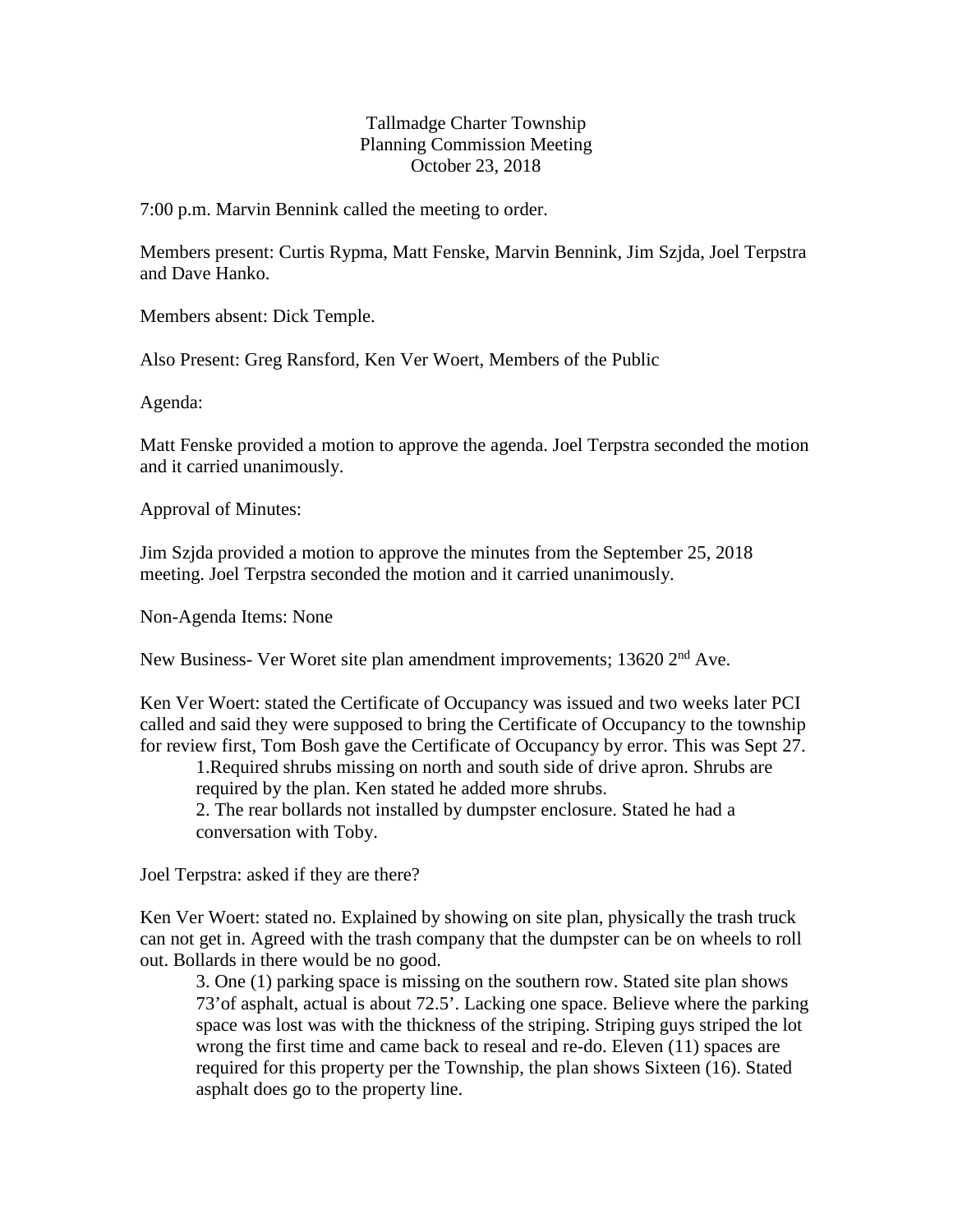Matt Fenske: asked if the building is four separate units?

## Ken Ver Woert: stated three (3)

4. Stone is missing from front of building, and replaced with hardy board without approval. Showed the stone sample and booklet to the Planning Commission, stated he brought this same material to the Planning Commission meeting that approved this building, and this is the same material that is on the building. Pointed out on elevation plan where it's noted this type of stone.

Greg Ransford: stated this was brought to the Planning Commission because we thought it was round stone because that is what is shown on the elevation.

Curt Rypma: asked if this was the only hatch for stone? Asked if you type in stone, is this what is brought up?

Ken Ver Woert: stated yes.

Joel Terpstara: stated he is fine with the stone material that Ken is using. He should meet the parking spaces that is shown on the site plan.

Curt Rypma: asked why didn't you put in 16?

Ken Ver Woert: stated they topped the parking lot with no problem. Then came and did the striping and the company did it wrong. Painted over with black seal, which didn't look good and had them come back to re-do. They came back when he wasn't there to redo and did it wrong again.

Curt Rypma: stated he has no discrepancy on the dumpster.

Ken Ver Woert: asked if the bollards are in the Township ordinances?

Greg Ransford: stated yes and shows zoning ordinance to Ken.

Joel Terpstra: stated #1 has been met and #4. #2 needs to go to ZBA.

Curt Rypma: stated he does not have a problem with parking spaces.

Jim Szjda: stated he does not have a problem with northern parking, but should have parking on southern.

Planning Commission discussed parking spaces. Asked Greg if there is adequate parking to meet the ordinance.

Greg Ransford: stated yes.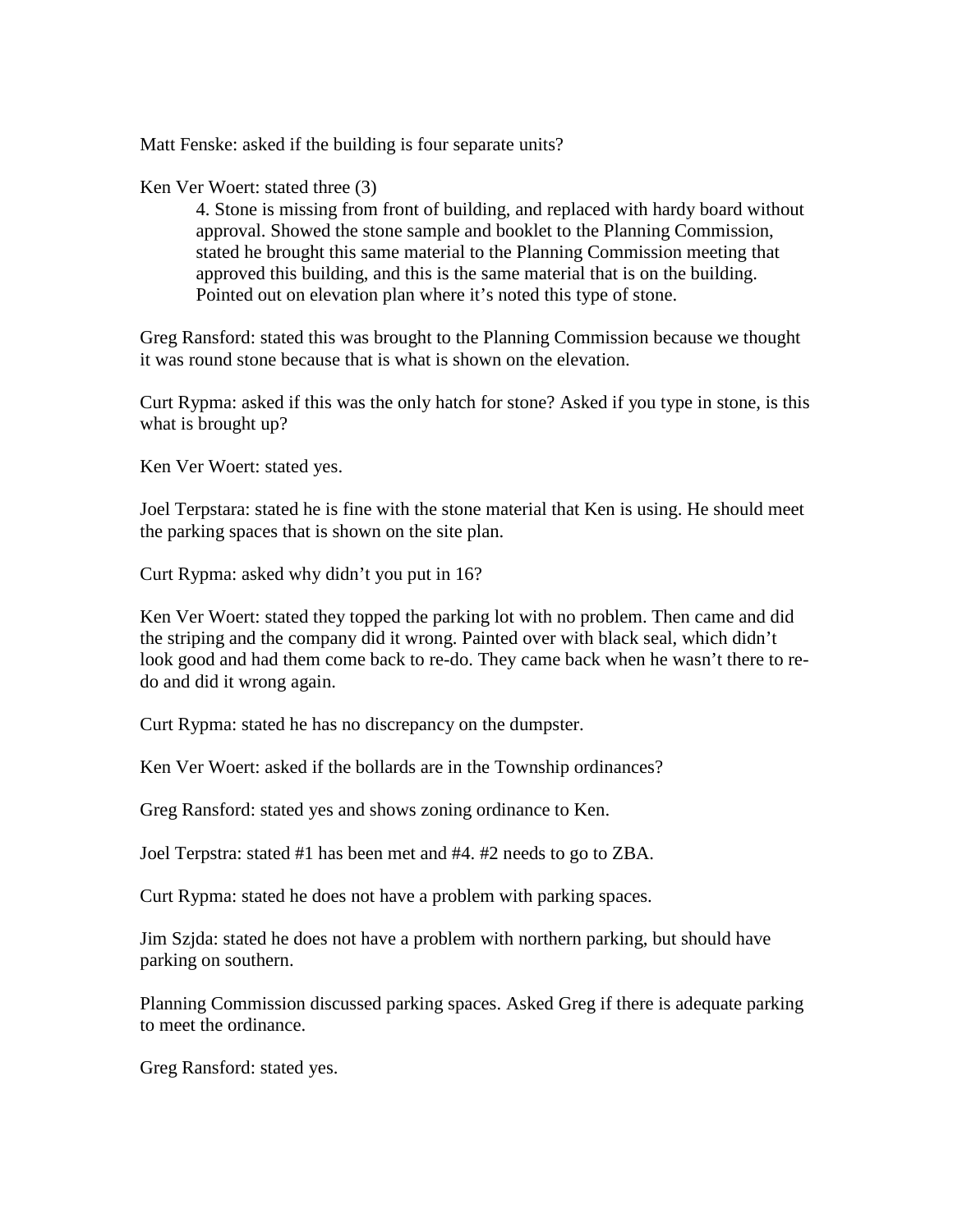Ken Ver Woert: stated there will be no trailer parking.

Joel Terpstra: stated he is worried about the use, if they will need more spaces.

Ken Ver Woert: stated he has a realtor leasing the space right now.

Joel Terpstra: stated to stripe the spaces to the north, if your site plan shows 16, need to have 16.

Ken Ver Woert: Agreed.

Matt Fenske: stated to put up the bollards and stripe a couple spots.

Matt Fenske provided a motion to install bollards and stripe at least 2 spaces on north end. Joel Terpstra seconded the motion. Marvin Bennink opposed due to façade. Motion carried 5-1.

Jim Szjda stated, concerned about a building with separate lease spaces, should have spaces called out for trailer parking. Divisible buildings should have designated trailer parking to the rear and striped. Need ordinances stating this.

Planning Commission was in agreement that there needs to be an ordinance for trailer parking and amount of spaces for commercial/industrial. Asked direction from Greg.

Joel Terpstra: compared Gro America to Ken's building, how many more parking spaces Gro has than Ken's warehouse with only 2000 square foot difference.

Greg Ransford: stated he does not have a perfect answer. There is no clear way to define how many spaces are needed in these situations. What tenants are supposed to do is come in and let the township know what their business is and how many employees.

Old business: discussion of changing parking space requirement ordinance for warehouses. Ransford will note for a future agenda.

Master plan – Old business

Greg Ransford: explained the updates to the draft map as directed by the Planning Commission. Ransford noted that after consultation with colleagues and Lakeshore Advantage, no significant development assumptions exist. Consequently, Ransford noted that the community should determine the amount of industrial and commercial it desires to accommodate.

Public Comment: stated he doesn't feel the township would want commercial to run up to the park. It's a rural area park and camp for kids. You wouldn't want to put commercial by that.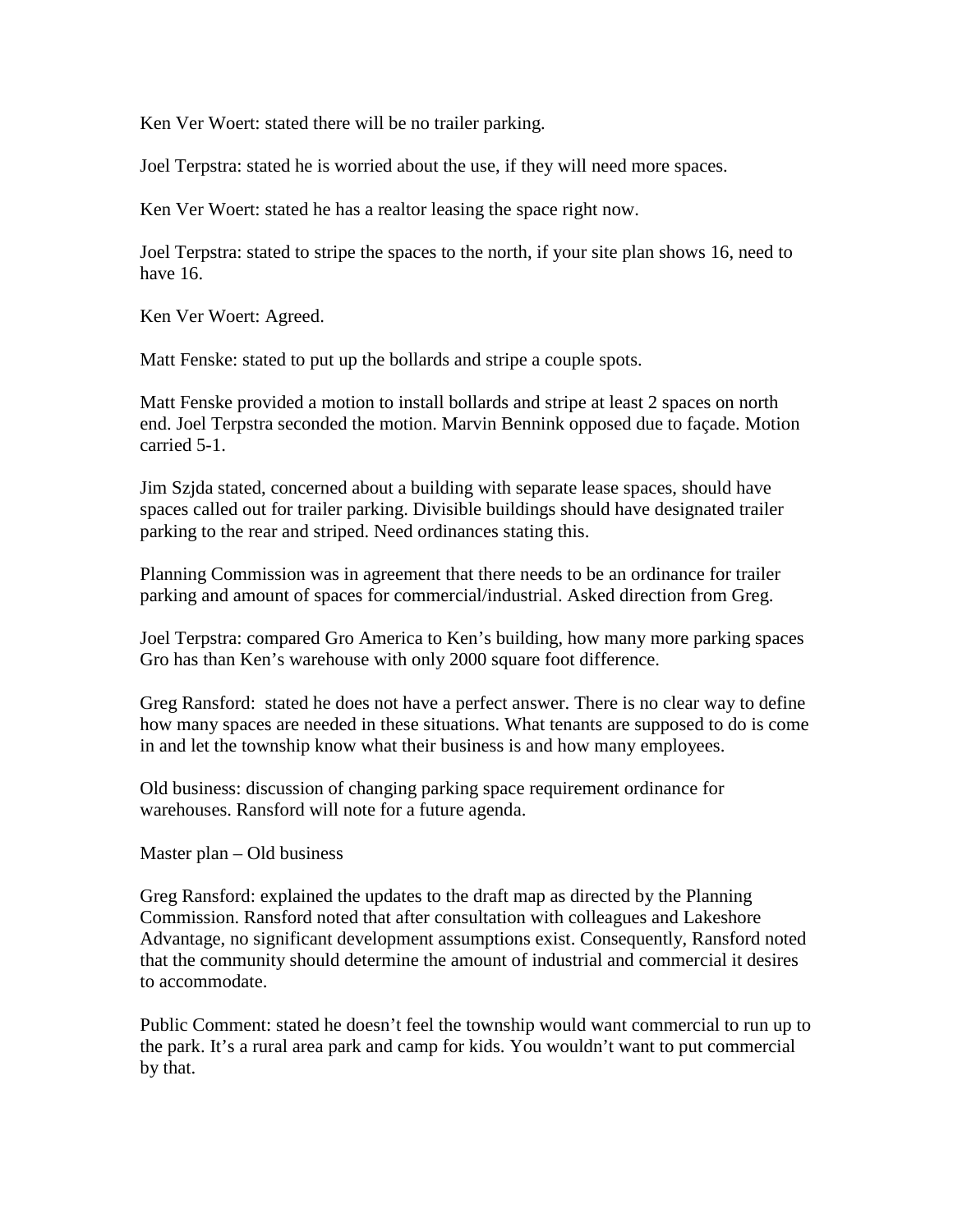Marvin Bennink: asked if consensus of commercial drawn for the rest ok or too far?

Curt Rypmpa- stated he agreed with not having commercial up to the park, and there is a wet area close by.

Matt Fenske: asked if this is not industrial just commercial?

Greg Ransford: stated yes.

Matt Fenske: stated he's struggling with the depth on Lake Michigan Drive – opening up more than he's comfortable with. Not seeing depth in Allendale 6 lots deep.

Greg Ransford: stated ¼ mile depth north and to the south of Lake Michigan Drive, to accommodate larger business, like Walmart. Stated, not just looking at map for rezoning also looking at text. There won't be a straight line across for commercial, may be that depth in some areas.

Matt Fenske: asked if we show that deep, a larger company will come in and say we have this?

Greg Ransford stated yes, but topography plays into effect. Stated he will package up with what we have. Direction was provided to Ransford.

Marvin Bennink: opened the swimming pool discussion

Greg Ransford: stated for the Planning Commission comments, first is looking at change in residential code. Electronic retractable cover would now count as a substitute for a fence.

Joel Terpstra: stated he doesn't think it would keep kids safe when cover is left open.

Curt Rypma: stated he thinks we should stay with what we have.

Greg Ransford: stated second, commercial/industrial paved road discussion. Should we allow traffic to gravel road for this zoning? My suggestion, all commercial and industrial properties are required to have access to a paved road.

Joel Terpstra: asked pave to driveway or property line?

Greg Ransford: stated he thinks this would be good to pave to property line.

Curt Rypma: stated he agrees.

Dave Hanko: stated he agrees

The rest of the planning commission agrees.